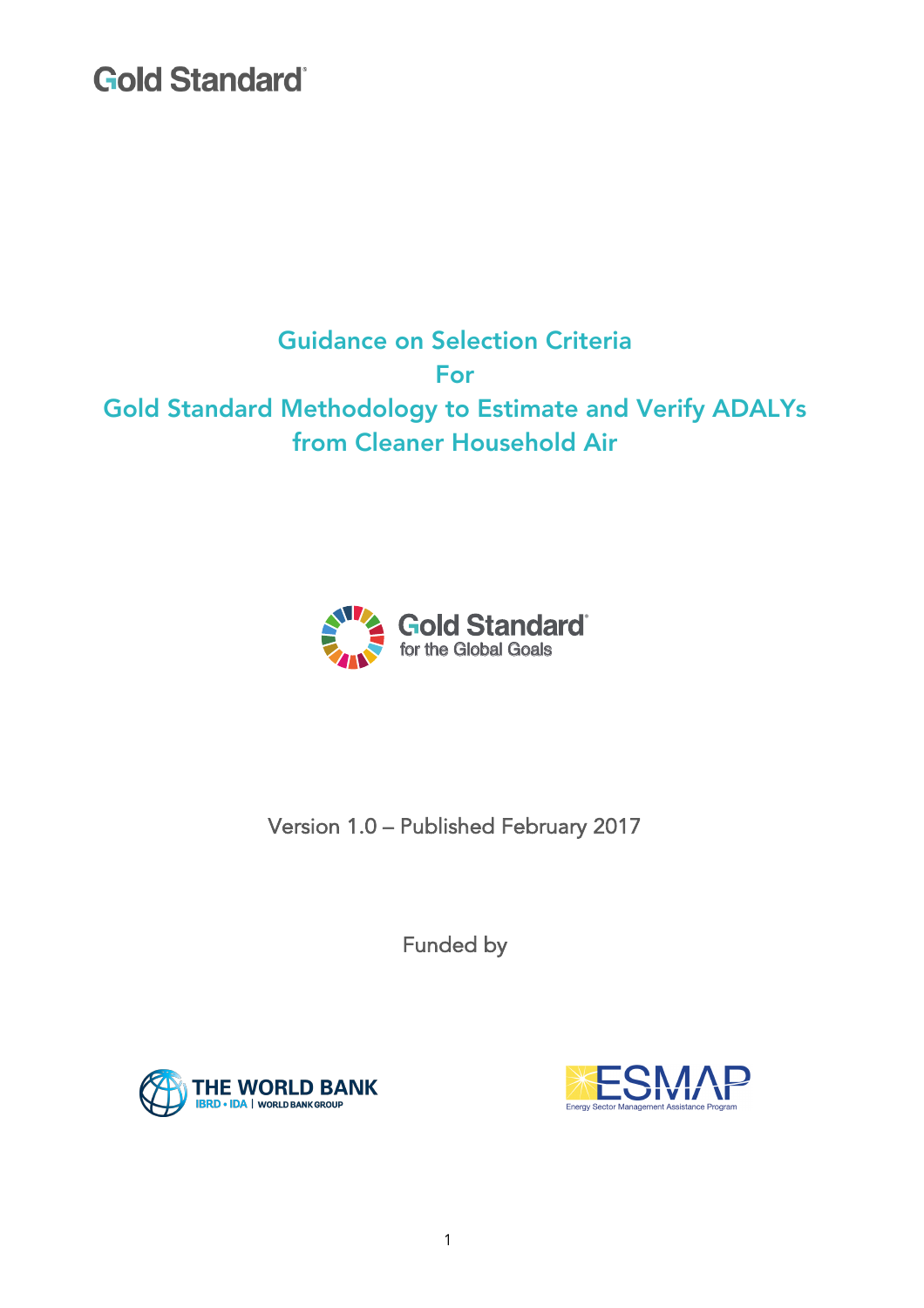### TABLE OF CONTENTS

| <b>TABLE OF CONTENTS</b>               | $\overline{2}$          |
|----------------------------------------|-------------------------|
| <b>Acknowledgments</b>                 | $\overline{\mathbf{3}}$ |
| <b>About Gold Standard</b>             | $\overline{\mathbf{3}}$ |
| <b>Section 1.0: Introduction</b>       | $\overline{\mathbf{4}}$ |
| <b>Problem Overview:</b>               | 4                       |
| <b>Objective:</b>                      | $\overline{\mathbf{4}}$ |
| Methodology:                           | $\overline{\mathbf{4}}$ |
| <b>Guidance on selection criteria:</b> | 4                       |
| <b>Conclusion:</b>                     | 8                       |
|                                        |                         |

Inquiries should be directed to the Gold Standard Foundation secretariat at: help@goldstandard.org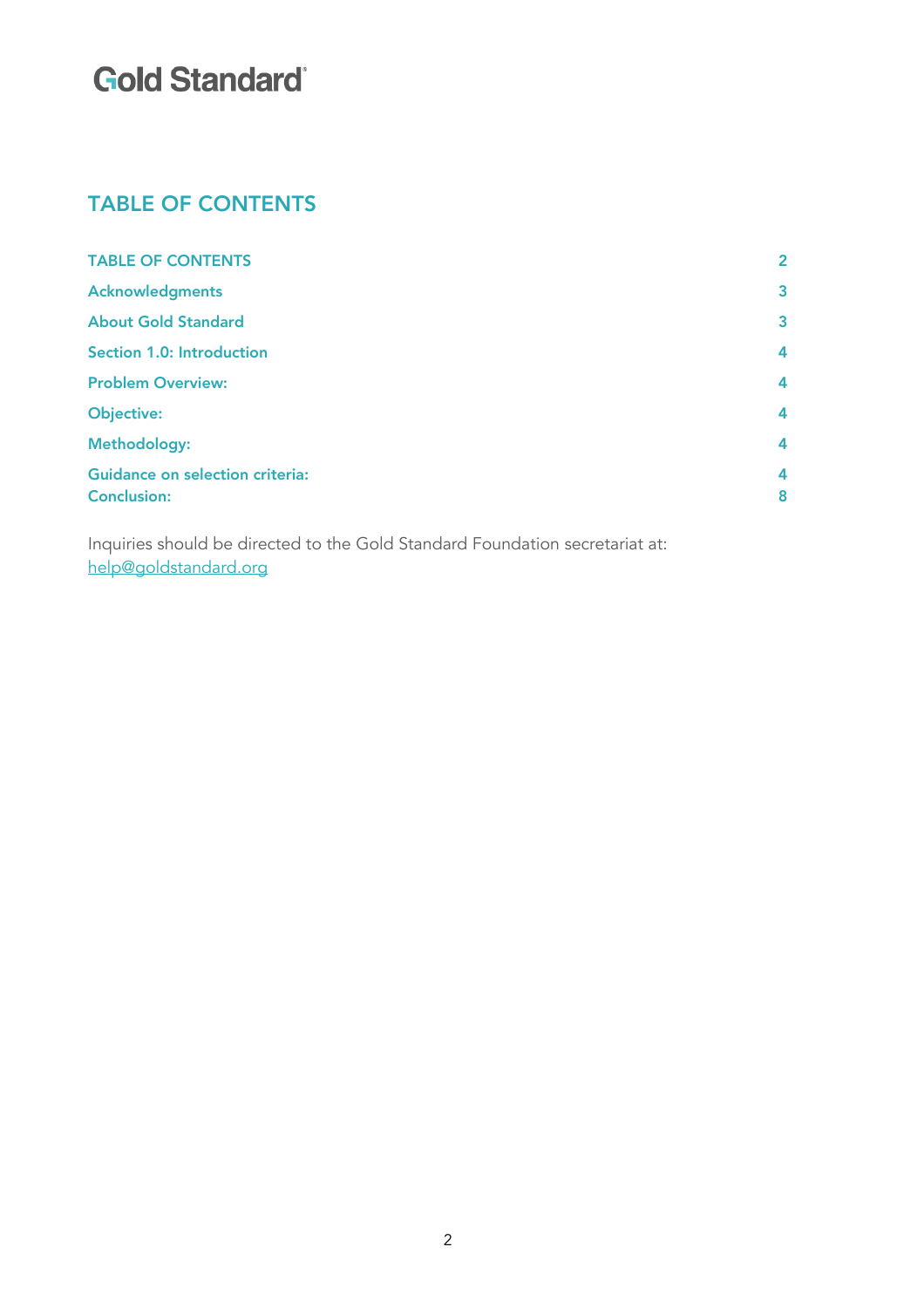## Acknowledgments

The Technical Reference Manual for Gold Standard ADALYs methodology was developed with the financial support from the World Bank Group and the Energy Sector Management Assistance Programme (ESMAP) under the Efficient Clean Cooking & Heating Program (P156948). This document is prepared as part of the project *"Enabling Infrastructure Development and Capacity Building on Gold Standard Methodology to Estimate and Verify Averted Mortality and Disability Adjusted Life Years (ADALYs) from Cleaner Household Air".*





### About Gold Standard

Gold Standard was established in 2003 by WWF and other international NGOs as a best practice standard to ensure projects that reduced carbon emissions under the UN's Clean Development Mechanism (CDM) also fostered sustainable development. Now with more than 80 NGO supporters and 1400+ projects in over 80 countries, Gold Standard projects have created billions of dollars of shared value from climate and development action worldwide.

Gold Standard's vision is Climate Security and Sustainable Development for all and Mission is to catalyse more ambitious climate action to achieve the Global Goals through robust standards and verified impacts. For more information about Gold Standard, visit https://www.goldstandard.org/#our-story.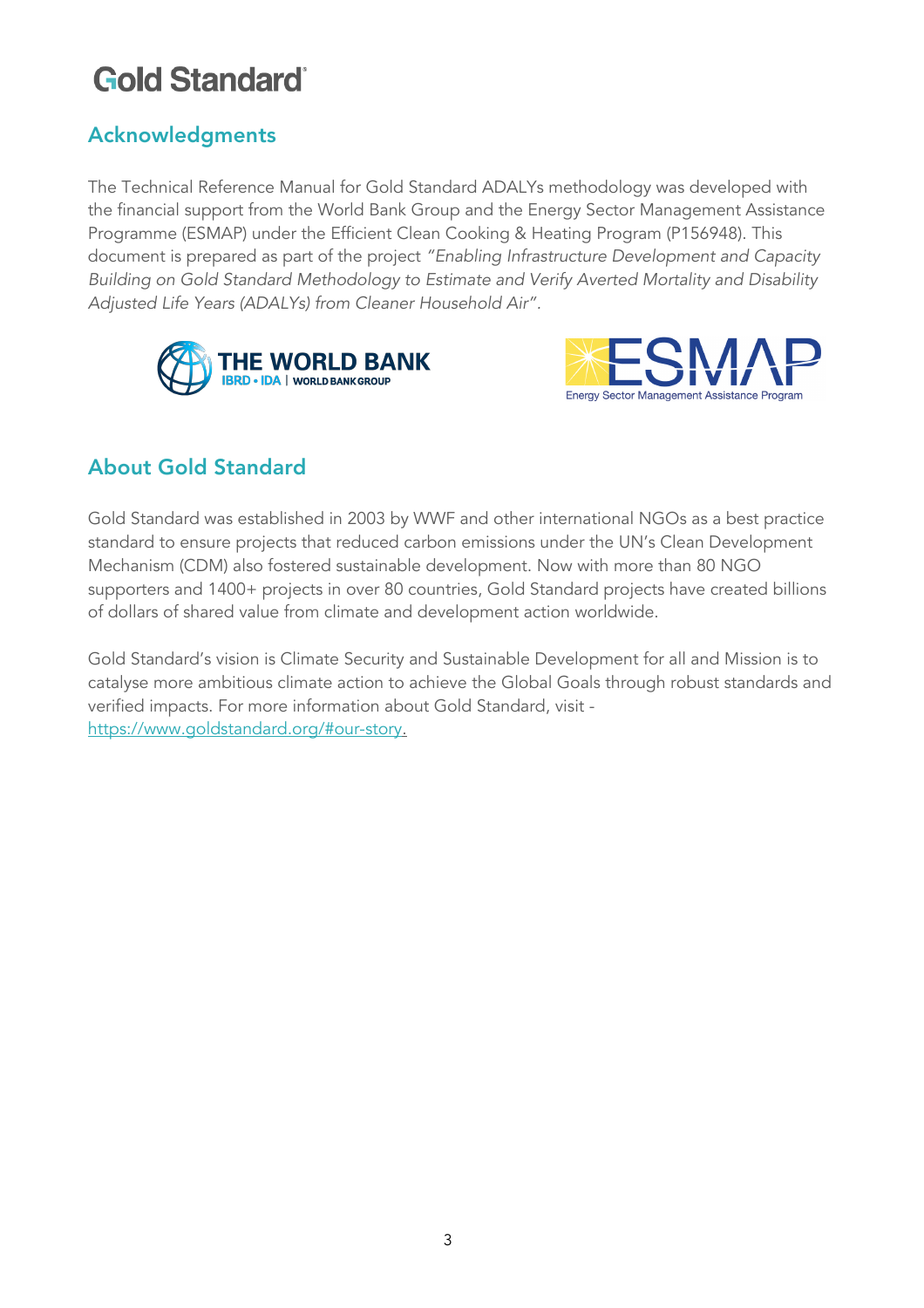### Section 1.0: Introduction

### Problem Overview:

The ADALYs methodology is a first of its kind approach to certify health impacts from clean cooking interventions. The personal exposure measurements that are required in the methodology are complex and not widely applied, which makes them relatively expensive at present. As positive health impacts from clean cooking interventions are dependent on several factors, it can be difficult to know whether the expected impacts are likely to be achieved or not. This guidance note seeks to remove some of this uncertainty by presenting selection criteria that will increase the likelihood of expected positive outcomes being achievable and certifiable.

### Objective:

The purpose of the guidance note is to make suggestions on decision making criteria that would help project developers and practitioners making informed decision on clean cooking interventions to achieve the intended impacts. The guidance note provides a set of high level criteria and associated indicators to shortlist the potential countries where implementation of clean cooking interventions would generate the greatest impact. The document also provides guidance on criteria that should be considered for technology selections and operational aspects of the project to certify health benefits using Gold Standard Methodology to Estimate and Verify ADALYs from Cleaner Household Air (hereafter ADALYs methodology).

### Methodology:

This document considers the action points starting with identifying potential locations, assessing the enabling environment in those countries hosting potential locations, moving on to selecting project technologies suitable for project implementation and operation to group the set of criteria and indicators. This is the suggested flow; however, the developer may change it as per his/her own discretion considering the status of decision making.

To help project developer applying the selection criteria an excel based database provides information on key indicators used for these criteria. However, it is recommended this database shall only be used for guidance purposes only, project developers and practitioners shall carry out their own due-diligence prior to decision making.

### Guidance on selection criteria:

The stepwise approach to apply the selection criteria is discussed in detail in following section.

#### Step -1. Shortlisting of potential locations:

The objective of the step 1 is to identify a shortlist of potential countries where implementation of the clean cooking intervention will have the greatest potential to generate significant health impacts. This can be achieved with a set of indicators that provides readily available information on status development of cooking practice and its health impacts.

#### Regions/ Sub region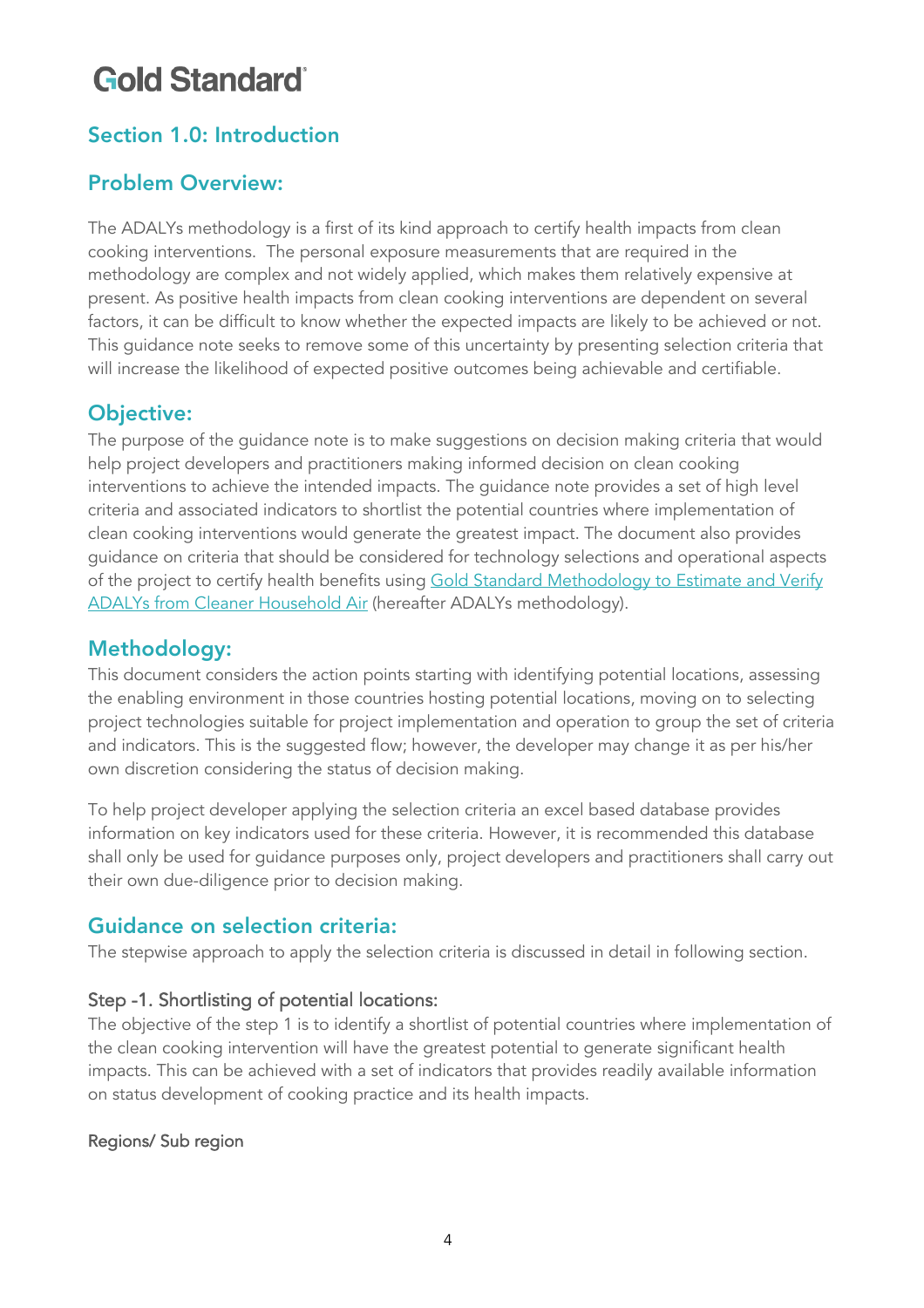If the developer has any preference for region/sub region due to the strategic mandate of the organization or any other reason, the developer should select the region and sub-region, before short listing the countries accordingly.

#### Development Status

The developer should consider shortlisting the countries based on indicators such as "developed" and "developing" countries which indicates the level of development in the country and may be considered as a selection criteria. It would help shortlisting countries with high impact potential. For example, the lack of access to clean cooking fuel is more concentrated among poor countries, and poor people in middle income countries. Approximately 85% of those without access clean fuels and technologies for cooking, live in just 20 high impact countries $^{\rm 1}$ , mostly developing low income and middle-income countries in Asia and Africa region.

#### Access to cooking fuel*:*

Subsequently, set of the indicators that provides information on existing cooking practice and access to clean cooking fuel should be applied. The suggested indicators for this purpose are listed in the table below.

#### Table. 1 Indicators for assessing the Access to cooking fuel

| Indicator                                    | Source of information |
|----------------------------------------------|-----------------------|
| Access to non-solid fuels (%)                | SDG Index             |
| Population using solid fuels for cooking (%) |                       |

#### Health impact of household air pollution:

The indicators used to assess the health impact of household air pollution are listed in the table below. These indicators provide information on the population exposed to household air pollution and severity of health impact in a country.

|      | <b>Indicator</b>                                        | Source of information            |
|------|---------------------------------------------------------|----------------------------------|
| i.   | Number of people affected by household air pollution    | <b>Global Alliance for Clean</b> |
|      |                                                         | Cookstove                        |
| ii.  | Number of household affected by household air pollution | <b>Global Alliance for Clean</b> |
|      |                                                         | Cookstove                        |
| iii. | Household air pollution attributable deaths             | <b>WHO, 2015</b>                 |
| iv.  | Household air pollution attributable DALYs              | <b>Global Alliance for Clean</b> |
|      |                                                         | Cookstove                        |
| V.   | Prevailing death rate from household and ambient        | <b>SDG Index</b>                 |

 <sup>1</sup> The top 20 high impact counties that lack access to clean fuels and technologies are India, China, Bangladesh, Indonesia, Nigeria, Pakistan, Ethiopia, Congo DR, Vietnam, Philippines, Myanmar, Tanzania, Sudan, Kenya, Uganda, Afghanistan, Nepal, Mozambique, Korea DR, Ghana.

Adair-Rohani, Heather; Banerjee, Sudeshna Ghosh; Bonjour, Sophie; Portale, Elisa. 2014. *Tracking access to nonsolid fuel for cooking*. Live wire knowledge note series; no. 2014/8. Washington, DC ; World Bank Group. http://documents.worldbank.org/curated/en/867331468331258971/Tracking-access-to-nonsolidfuel-for-cooking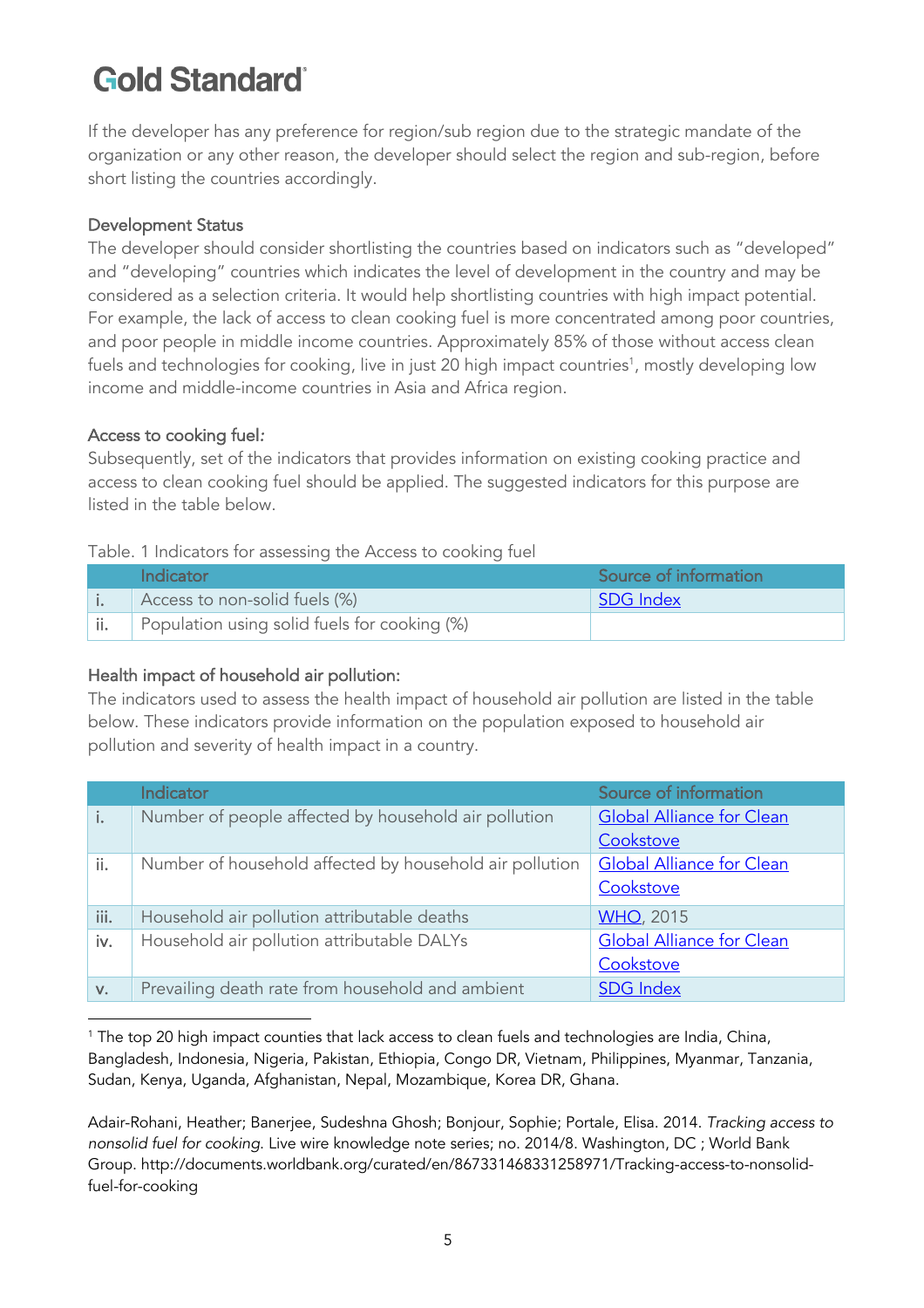#### pollution (per 100,000)

The indicators on access to cooking fuel and health impact of household air pollution provide information on different aspects of household air pollution and can be used individually and/or collectively to assess the potential scale of clean cooking initiatives. For instance, population using solid fuels for cooking (%) and number of household affected due to household air pollution indicates the potential target population in a country. For example, around 67% of overall Indian households rely primarily on solid fuel for cooking; in rural areas, this figure is much higher at ~85%. It indicates that the overall clean cookstove market size in India is ~235 million households, more than the total market sizes of many other developing countries combined. $^2$ 

Information on these indicators are readily available and frequently updated by international organization such as World Bank (WB), World Health Organization (WHO), UN Statistics, International Energy Agency's (IEA), Global Alliance for Clean Cookstove (GACC), SE4All. Also, a few of these indicators such as *Access to non-solid fuels (%) and Prevailing death rate from household and ambient pollution (per 100,000)* are part of SDGs indicator. The developer should refer to the latest information on these indicators to shortlist the potential countries.

#### Subnational Indicators:

After shortlisting the potential countries, the developer should also consider assessing the subnational situation on these indicators in the target country. For example, there are significant differences in energy use patterns among the different regions, and between urban and rural areas around the world. According to recent analysis, over 20% of urban households surveyed rely primarily on polluting fuels and technologies, while the ratio is reversed in rural areas, where around 80% rely on polluting fuels and technologies (WHO, 2015).

These statistics can inform the developer identifying a list of potential target countries and potential target area. These indicators will be helpful in broadly assessing the baseline situation and potential opportunity at country or subnational and further tailor project design with a combination of rural vs urban interventions to achieve the greatest impact on health.

#### Step -2 Enabling environment:

The ADALYs methodology is relatively complex and can be expensive to implement due to high costs involved for monitoring of changes to PM2.5 exposure with the use of clean cooking activities. Therefore, it is essential to assess the enabling environment in the shortlisted countries. There are several indicators which can provide information on current level expertise and infrastructure available for implementing cookstove interventions in a target country.

#### Access to Carbon Finance:

 

In past decade, clean cooking intervention have drawn on a wide range of public and private sources of finance using both compliance and voluntary carbon offset schemes. Like ADALYs methodology, the carbon offset project

- relies on result based financing approach where issued carbon credits (tCO<sub>2</sub>) are considered as a proof of outcome and delivery for payments. and
- follows similar project development requirements for clean cooking intervention

<sup>&</sup>lt;sup>2</sup> http://cleancookstoves.org/resources\_files/india-cookstove-and-fuels-market-assessment.pdf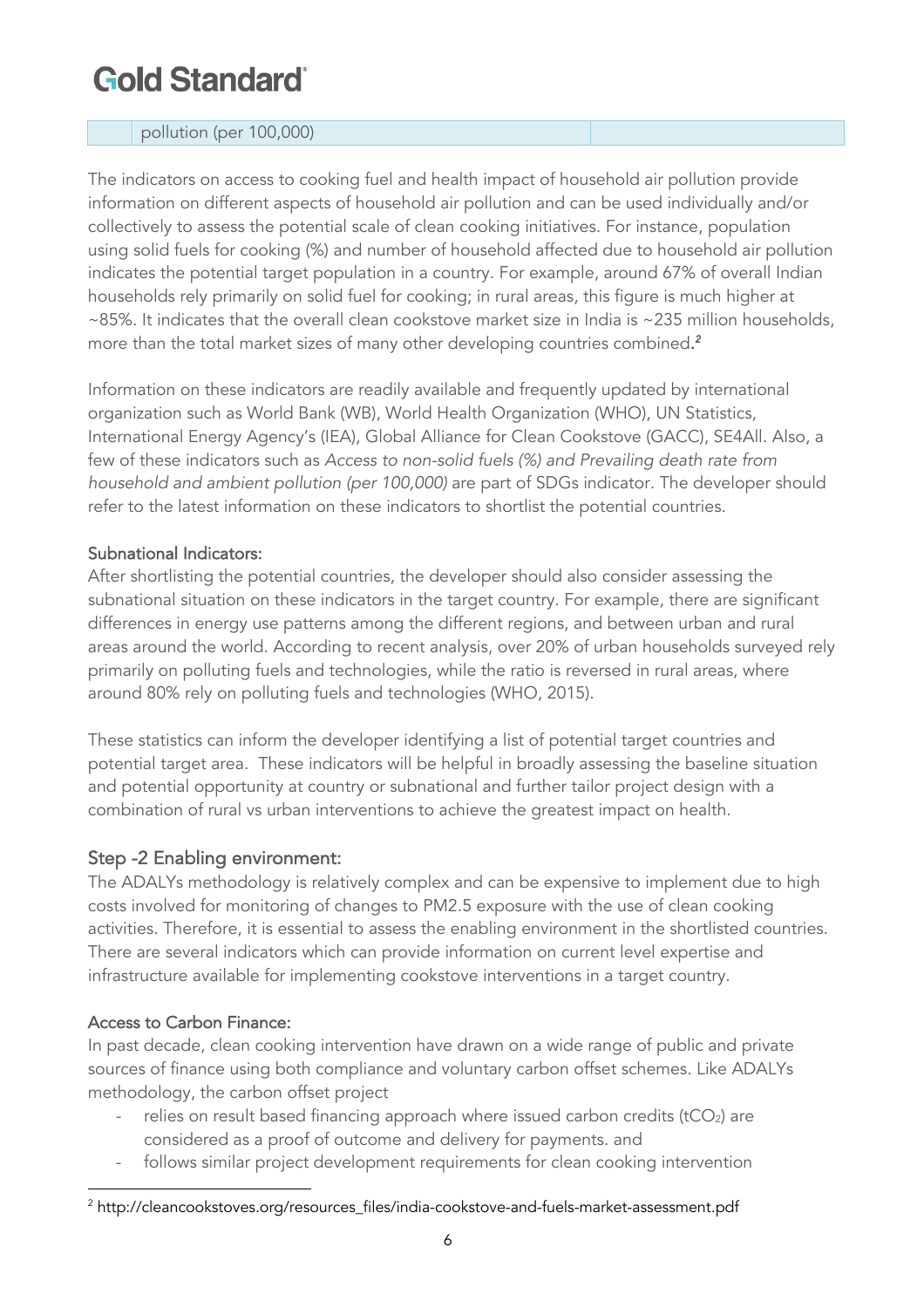Although the sale of carbon offsets provides a valuable revenue stream, clean cooking projects aiming to access carbon finance face barriers due to complex certification process. Successfully implemented project using carbon finance serves a good indicator and provide information on level of expertise, infrastructure for example consultants, experts, auditors, and level of awareness for designing and implementation similar interventions in a target country. Though, there are individuals and organisations that provides services globally, but it leads to higher costs to developer. Therefore, the developer should assess the information on expertise available in the target country or region. The developer may refer to publically available sources; for example, Global Alliance Carbon Finance Platform for Clean Cooking, which hosts relevant information on carbon finance based projects and relevant stakeholders.

#### Monitoring Expertise:

ADALYs methodology requires personal exposure measurements (PEM) that are complex and not widely applied which makes them relatively expensive at present. The Gold Standard developed a reference manual on ADALYs methodology to assist the project developers understanding the requirements of methodology and provide the relevant information. This manual contains information methodology requirements, list of organization with PEM expertise and monitoring equipment. The developer should assess if the required expertise is available in the target country or the reason and plan accordingly.

#### Enabling Policies and framework:

In several countries, the existing programme and policies provide a supportive policy framework for advancing clean cooking agenda. Existence of such policy and programme indicates likely availability of infrastructure to support for implementation of clean cooking intervention. The developer should review relevant information to access existing policy and related initiatives in target country to gauge the current situation.

Several countries have announced their commitment to focus on clean cooking initiatives. In this regard, the developer may refer to the initiatives such as GACC, SE4All, country's action plan for clean cookstove, national commitments for example; Intended Nationally Determined Contributions, Nationally Appropriate Mitigation Actions.

#### Step 3: Project designing:

The project developer should consider the following criteria for designing a clean cooking intervention.

#### Technology Selection:

The developer should consider several aspects while selecting the project technology. The new technology chosen for dissemination should meet the needs of the target population *and* should have low pollutant emissions.

The criteria such as performance of the technology, durability, fuel availability, user preferences and needs, cultural beliefs, user economic status and willingness to pay, etc. should critically assessed prior to start of the implementation. These factors play significant role in ensuring successful adoption of the project technology. Low adoption of the project technology leads to insignificant changes in exposure levels as compared to baseline situation and may not result in desired outcome.